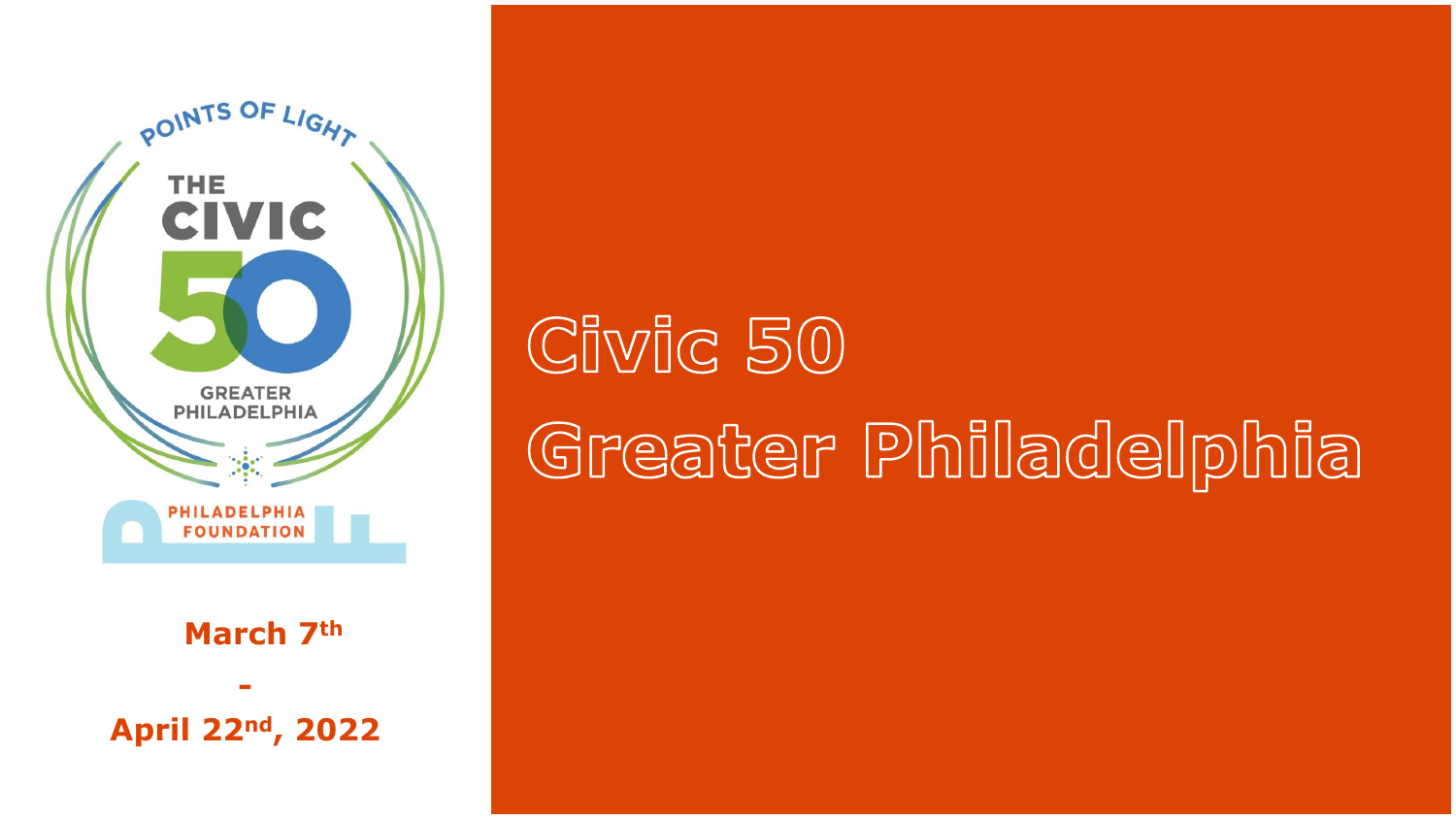# **Civic 50 Greater Philadelphia**

### **Doing Well By Doing Good**

The Civic 50 Greater Philadelphia….

- Gives civic-minded businesses throughout the region opportunities to learn from like-minded peers and practical tools and tips to have greater impact through their community engagement activities.
- Is an assessment tool exploring 4 areas of a companies CSR program: Investment, Integration, Institutionalization and Impact
- Is accessible to all businesses with 10+ employees
- Runs from March  $7<sup>th</sup>$  April 22<sup>nd</sup>

#### **The Civic 50 Greater Philadelphia is presented by:**



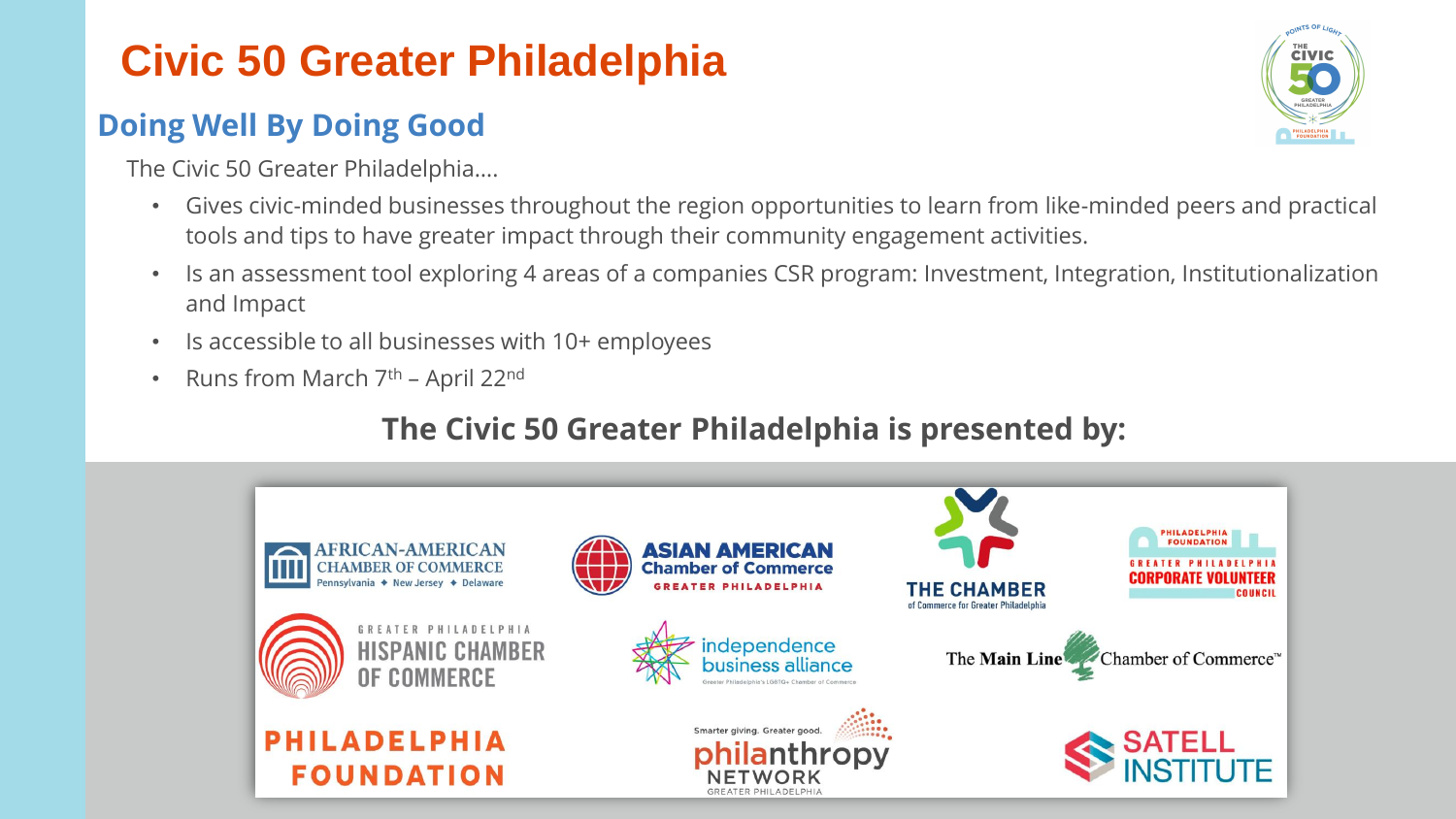# **What is the Civic 50?**

Is an assessment tool exploring 4 areas of a companies CSR program:



#### **The Assessment is…**

- **Entirely free**
- Self Administered
- Fewer than 30 Questions
- Made up of Multiple Choice and Quantitative Questions



#### **INVESTMENT**

How strategically your company applies its resources to community engagement, including employee time, skills, cash, in-kind giving, and leadership.



#### **INTEGRATION**

How your company's community engagement program integrates into other business functions and departments.



#### **INSTITUTIONALIZATION**

How your company supports community engagement through its institutional policies, systems and incentives.



#### **IMPACT**

How your company measures the social and business impact of its community engagement program.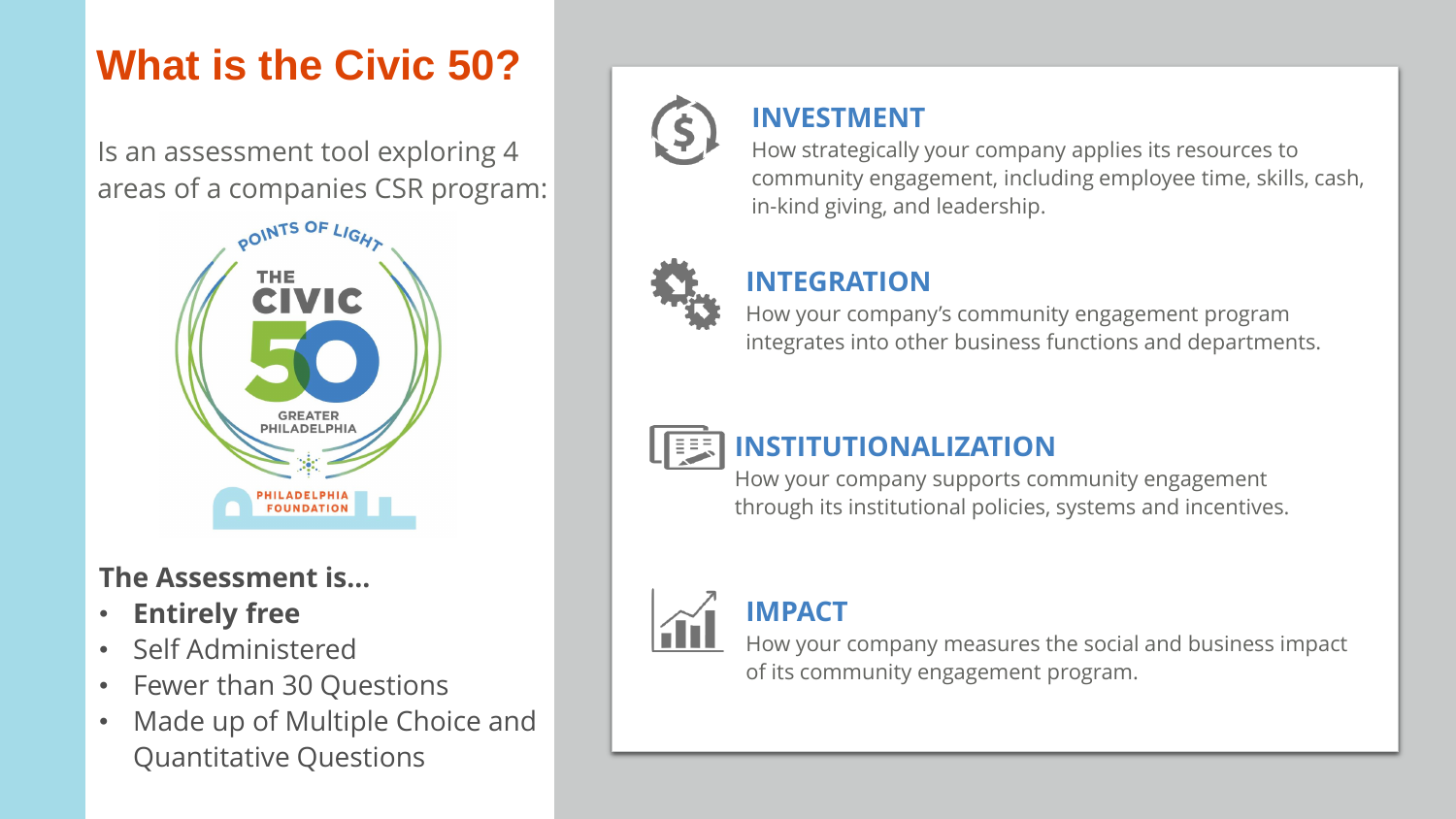# **Civic 50 Value**  *Learning and Recognition*

#### **Recognition of CSR Program**

• The top 50 companies are recognized as Civic 50 honorees

#### **Align and Scale Your Programs**

• The Civic 50 framework provides companies with a simple, yet effective tool for aligning and scaling their programs to drive greater community impact.

#### **Peer Connection and Learning**

• Connect with and learn from other leading peer companies to share insights and best practices.

#### **Scorecard report and Benchmarking**

• Every company receives a free scorecard report with benchmarking data to help track annual improvement and communicate your impact story.

#### **Storytelling and Inspiration**

• The framework and assessment tool helps companies understand and authentically tell their impact story to inspire others to take action.



#### **Did you know, of Civic 50 2021 participants?**

- **50%** focus on Education in their CSR programs
- **70%** offer paid time off for volunteering
- 80% have integrated their CSR program into their purchasing and/or supply-chain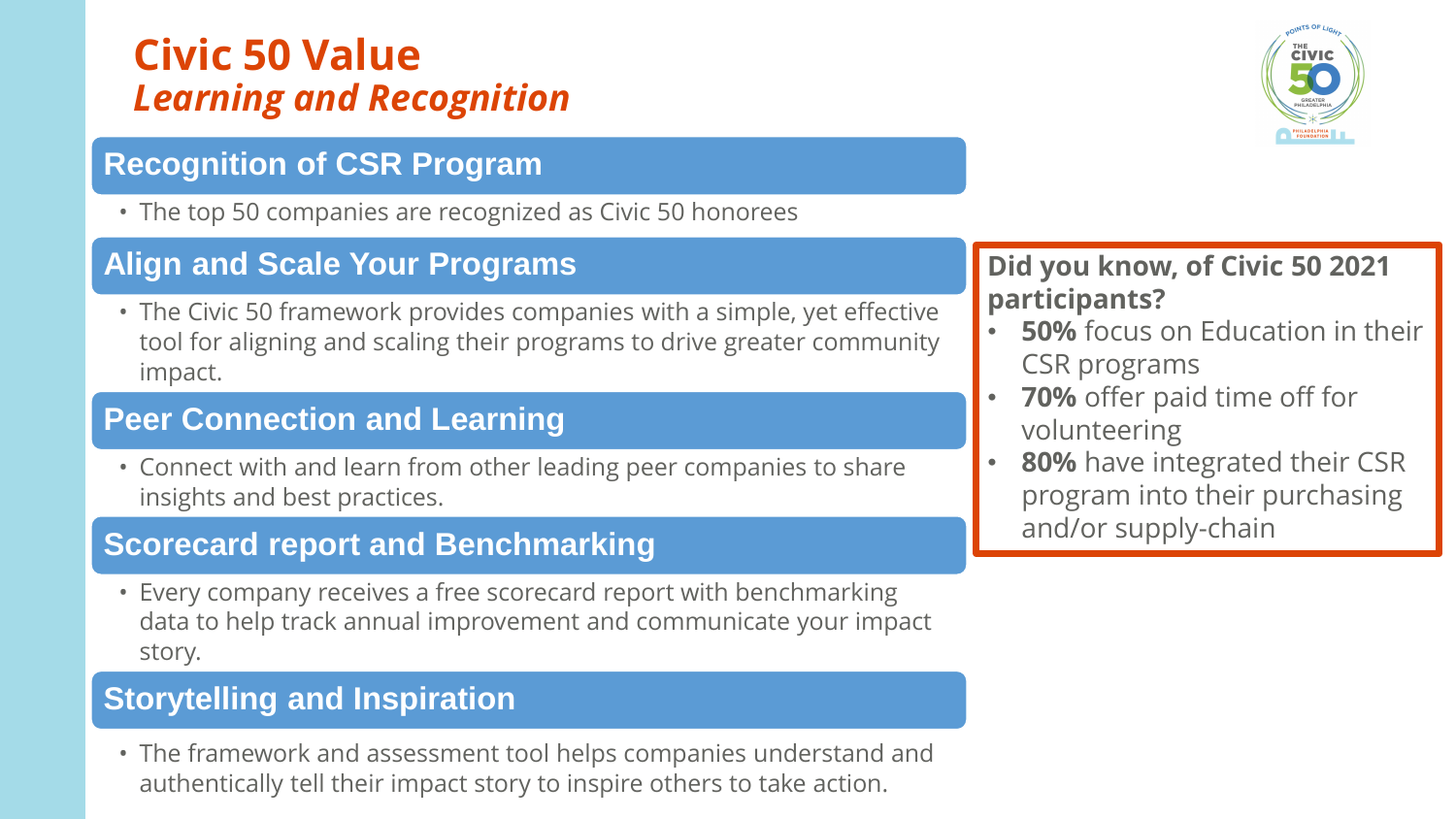# **Scorecard Reports**

- $\checkmark$  All participants receive an individualized scorecard.
- $\checkmark$  Only Honoree companies are made public.
- $\checkmark$  While companies are assessed based on information shared, all specific data points remain private and confidential.
- $\checkmark$  Each company can schedule a deepdive call to explore their scorecard data

|                                   | Score |             | Overall        | Sector |                          |                |
|-----------------------------------|-------|-------------|----------------|--------|--------------------------|----------------|
| <b>Dimension</b>                  |       | Rank        | <b>Tier</b>    | Medal  | Rank                     | <b>Tier</b>    |
| Overall                           | #,### | Top 50: Yes |                |        | $\overline{\phantom{a}}$ |                |
| Dimension 1: Investment           | ###   | 5           | <b>Top 10%</b> |        | 1                        | <b>Top 10%</b> |
| Dimension 2. Integration          | ###   | 67          | Lower 25%      |        | 11                       | <b>Top 50%</b> |
| Dimension 3: Institutionalization | ###   | 35          | <b>Top 25%</b> | ₩      | $\overline{2}$           | <b>Top 10%</b> |
| Dimension 4a. Impact (social)     | ###   | 62          | Lower 25%      |        | 7                        | <b>Top 50%</b> |
| Dimension 4b. Impact (business)   | ###   | 48          | <b>Top 50%</b> |        | 6                        | <b>Top 25%</b> |

| <b>Scored Questions</b>         | <b>Your Entry</b> | Score     | Overall / [Your Sector] |                 |                |  |  |
|---------------------------------|-------------------|-----------|-------------------------|-----------------|----------------|--|--|
|                                 |                   | % tot pts | <b>Your Rank</b>        | Vs. Avg.        | Percentile     |  |  |
| <b>Dimension 1: Investment</b>  | ۰                 | ###       | 5                       | 43%             | <b>Top 10%</b> |  |  |
| Q1. Participants                | 32%               | 75%       | 23                      | 47%             | <b>Top 25%</b> |  |  |
| Q2. Hours / # employees         | 13.2              | 100%      | 5                       | $-45%$          | <b>Top 10%</b> |  |  |
| Q3. % Skills Based              | 12%               | 75%       | 45                      | $-12%$          | <b>Top 50%</b> |  |  |
| Q4. Value (grants) / revenues   | 031%              | 100%      | 3                       | <b>26%</b>      | Top 10%        |  |  |
| Q4. Value (grants) / Q5. Number | \$52,500          | 50%       | $\overline{2}$          | $\triangle$ 65% | <b>Top 10%</b> |  |  |
| Q6. % Multifaceted Investment   | 13%               | 25%       | 61                      | $-38%$          | Lower 25%      |  |  |
|                                 |                   |           |                         |                 |                |  |  |

| <b>REPORT OPTIONS</b> |  |  |  |
|-----------------------|--|--|--|
|                       |  |  |  |

- Individual (free)
- Sector
- Comprehensive

| <b>Scored Questions</b>         | <b>Your Entry</b> | Score<br>% tot pts | Overall / [Your Sector] |                |                                                                |            |                   |  |
|---------------------------------|-------------------|--------------------|-------------------------|----------------|----------------------------------------------------------------|------------|-------------------|--|
|                                 |                   |                    | Your<br>Rank            | <b>Top 10%</b> | Top 25%<br>if more than if more than if more than if more than |            | Top 50% Lower 25% |  |
| <b>Dimension 1: Investment</b>  | ۰                 | ###                | 5                       | ###            | 类类类                                                            | <b>###</b> | ###               |  |
| <b>Q1. Participants</b>         | 32%               | 75%                | 23                      | 38%            | 30%                                                            | 23%        | 12%               |  |
| Q2. Hours / # employees         | 13.2              | 100%               | 5                       | 12             | 6.7                                                            | 4.6        | $\overline{2}$    |  |
| Q3. % Skills Based              | 19%               | 75%                | 45                      | 27%            | 18%                                                            | 128        | 6%                |  |
| Q4. Value (grants) / revenues   | .031%             | 100%               | з                       | .03%           | .024%                                                          | .018%      | .01%              |  |
| Q4. Value (grants) / Q5. Number | \$52,500          | 100%               | 2                       | \$45,455       | 538,542                                                        | \$27,054   | \$18,754          |  |
| Q6, % Multifaceted Investment   | 13%               | 25%                | 61                      | 38%            | 30%                                                            | 23%        | 12%               |  |

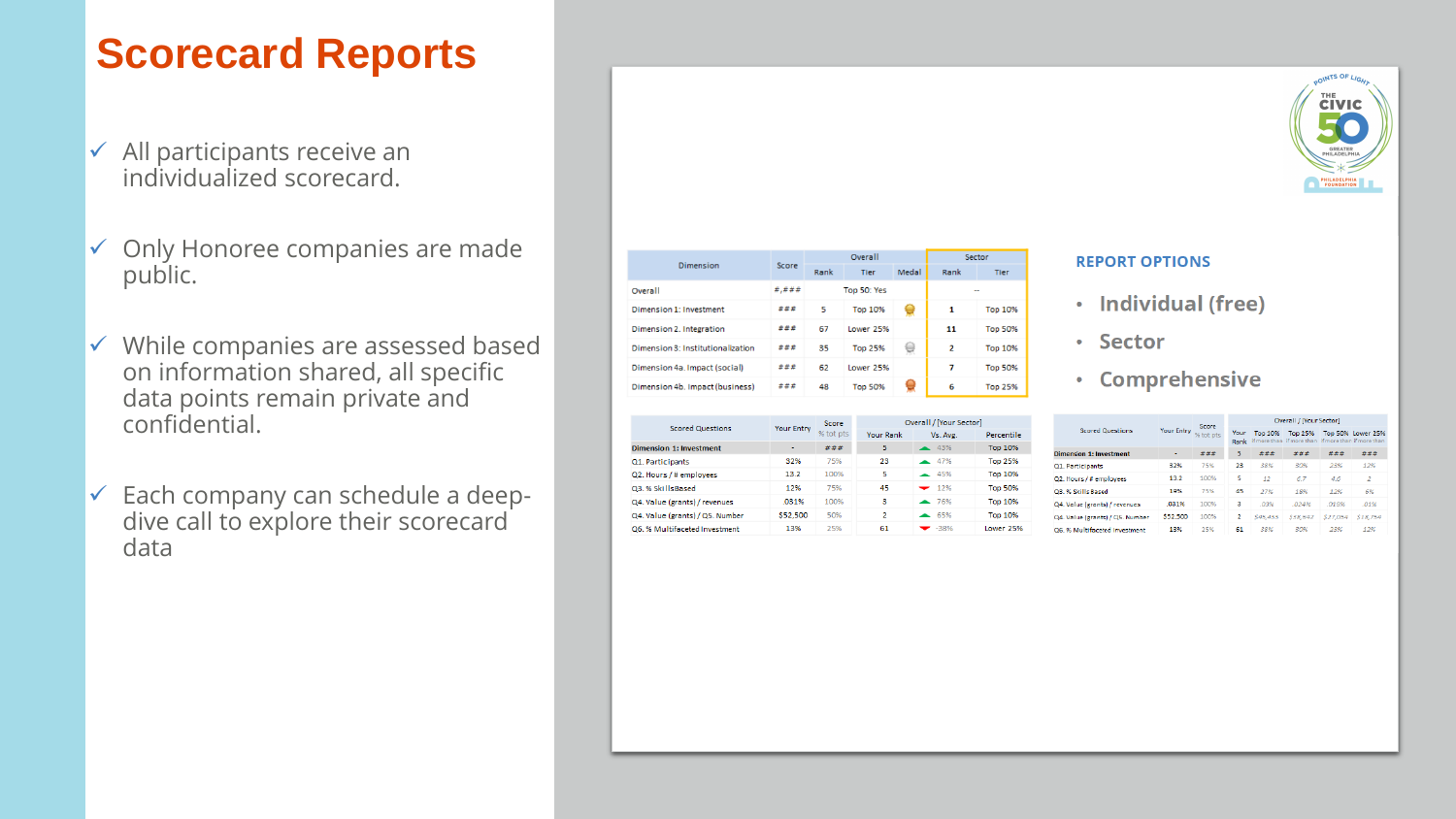# **Timeline**

#### **Civic 50 Greater Philadelphia March / April 2022**

- Ongoing support Webinars [March 3](https://www.eventbrite.com/e/civic-50-greater-philadelphia-2022-introduction-and-information-session-tickets-231780390387)rd 10 – 11 am [March 24](https://www.eventbrite.com/e/civic-50-greater-philadelphia-2022-information-and-support-webinar-tickets-231781714347)<sup>th</sup> 3 - 4 pm [April 14](https://www.eventbrite.com/e/civic-50-greater-philadelphia-2022-information-and-support-webinar-tickets-231784813617)th 10 – 11 am
- Ongoing on-demand support for applicants

Email [civic50@philafound.org](mailto:civic50@philafound.org) to schedule

#### **Applicant Notification and Announcement**

#### **May / June 2022**

- All companies notified of status
- Philadelphia Foundation and Civic 50 Partners honoree event

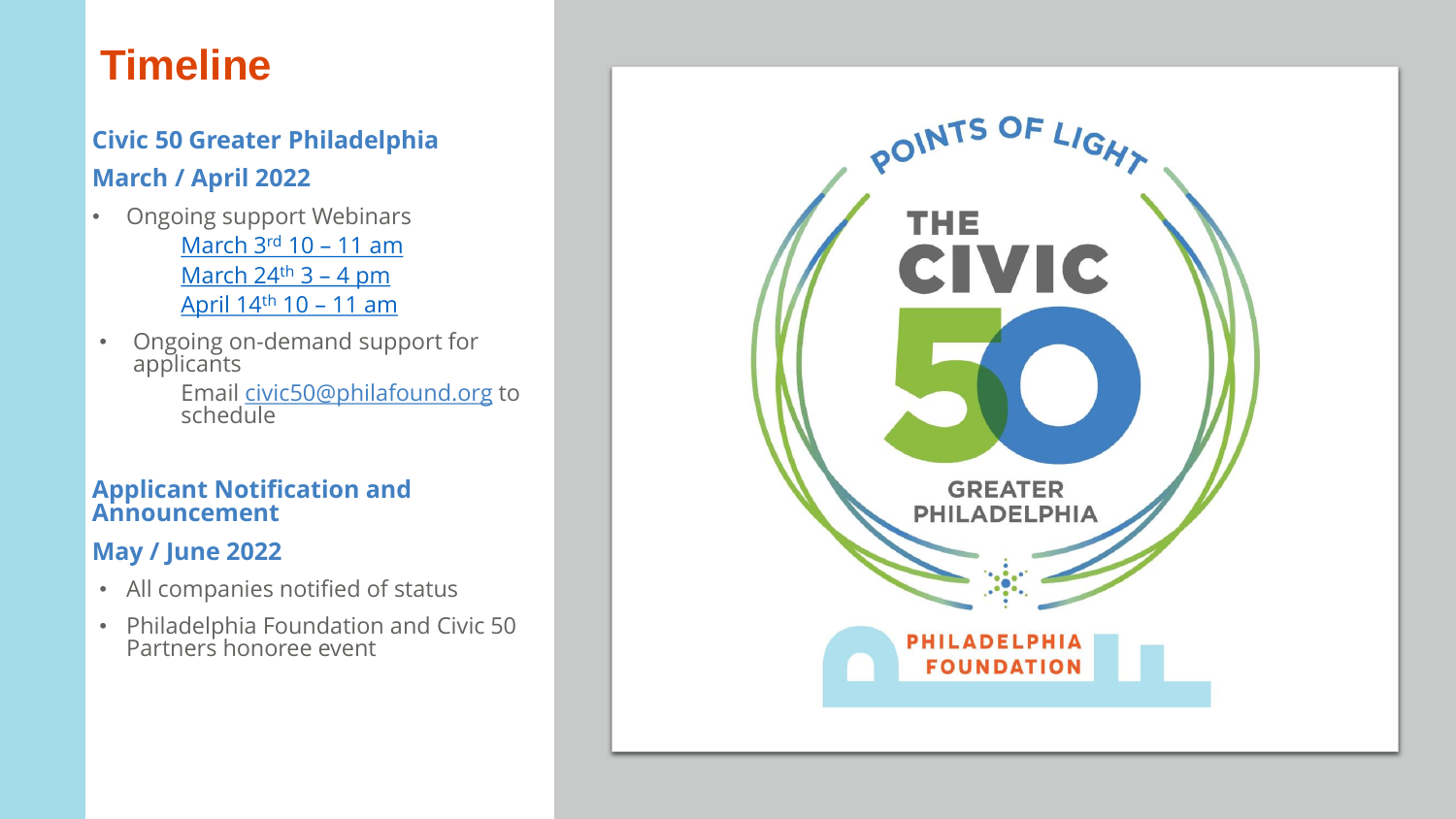#### OINTS OF LIG **CIVIC Civic 50 Greater Philadelphia 2021 Honorees** GREATER<br>IILADELPH PHILADELPHIA  $\Rightarrow$ accenture  $A\&$ **AMETEK**<br>Foundation, Inc. aramark AmerisourceBergen **AmeriHealth BANK OF AMERICA** *caritas* **Audacy Б** сомото Children's Hospital Curotec Deloitte. **CHATTERBLAST COMCAST NBCUNIVERSAL** brandywine  $\overline{\phantom{a}}$  The GIANT **OC** Drexel **Einstein**<br>Se medical center philadelphia CONSULT **Dow HARMELINMEDIA OLUTIONS INC** economics | strategy | insight **INVESTMENTS**  $\circled{\scriptstyle\circ}$ **OPS** Holman NOLAN<br>Painting **Independence & NAAP** Nemours, Children's Health System PECO. iHeart **SECURITY** An Exelen Company **ENTERPRISES** www.nolanpainting.com **GROUP** STRADLEY<br>RONON **No Penn OPNC** SAP slalom **COS** TATA CONSULTANCY preferredmeals an elior compani **SUBARU** PEGASUS **TECHNOLOGIES** A TECHNICOL ALLITICAL CORNAL THE THE<br>WELCOMING<br>CENTER **Tri-State** WELLS (w) **GOLDENBERG** URBAN ONE **FARGO GROUP** tierney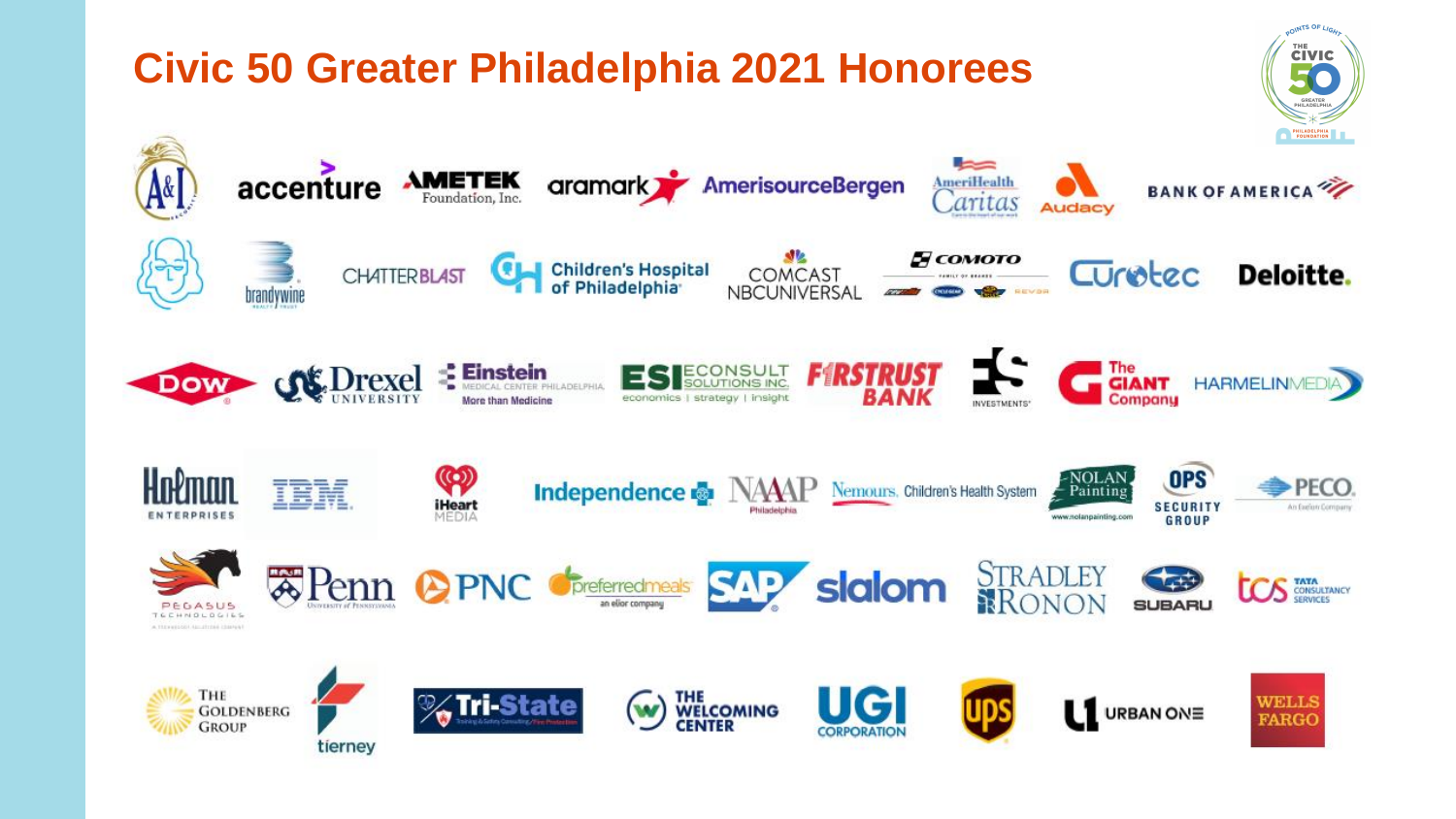# **Civic 50 Greater Philadelphia 2021 Findings**



# **In 2020, the Civic 50 Greater Philadelphia honorees:**

- **Donated over \$250 million** in monetary and in-kind contributions to Greater Philadelphia
- **730,000 employee volunteer hours** to nonprofit organizations
	- Exceeds **\$45 million in value.**
- Had an employee volunteering rate, on average, of **34%**
	- **70%** offered employees time off to volunteer
	- **100%** had diversity and inclusion programs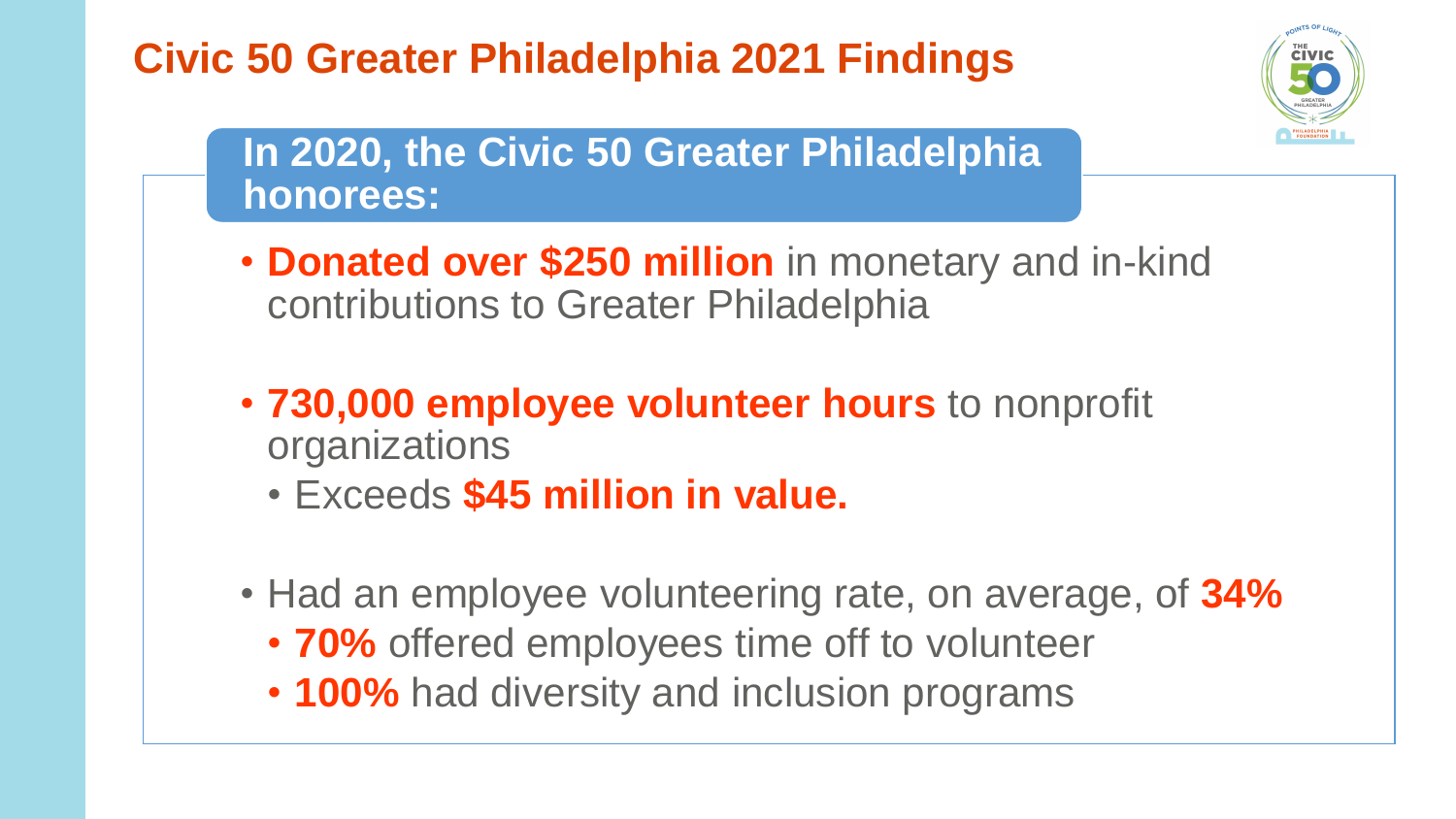# **Civic 50 Greater Philadelphia 2021 Findings**



#### **In 2020, the Civic 50 Greater Philadelphia honorees:**

- **100 % of honorees** integrated their community engagement into business functions
	- **98%** workplace diversity and inclusion
	- **96%** employee engagement
	- **96%** marketing/PR
- **50% of honorees** focused their community engagement on education
- **46%** on children and youth development
- **46%** on social justice